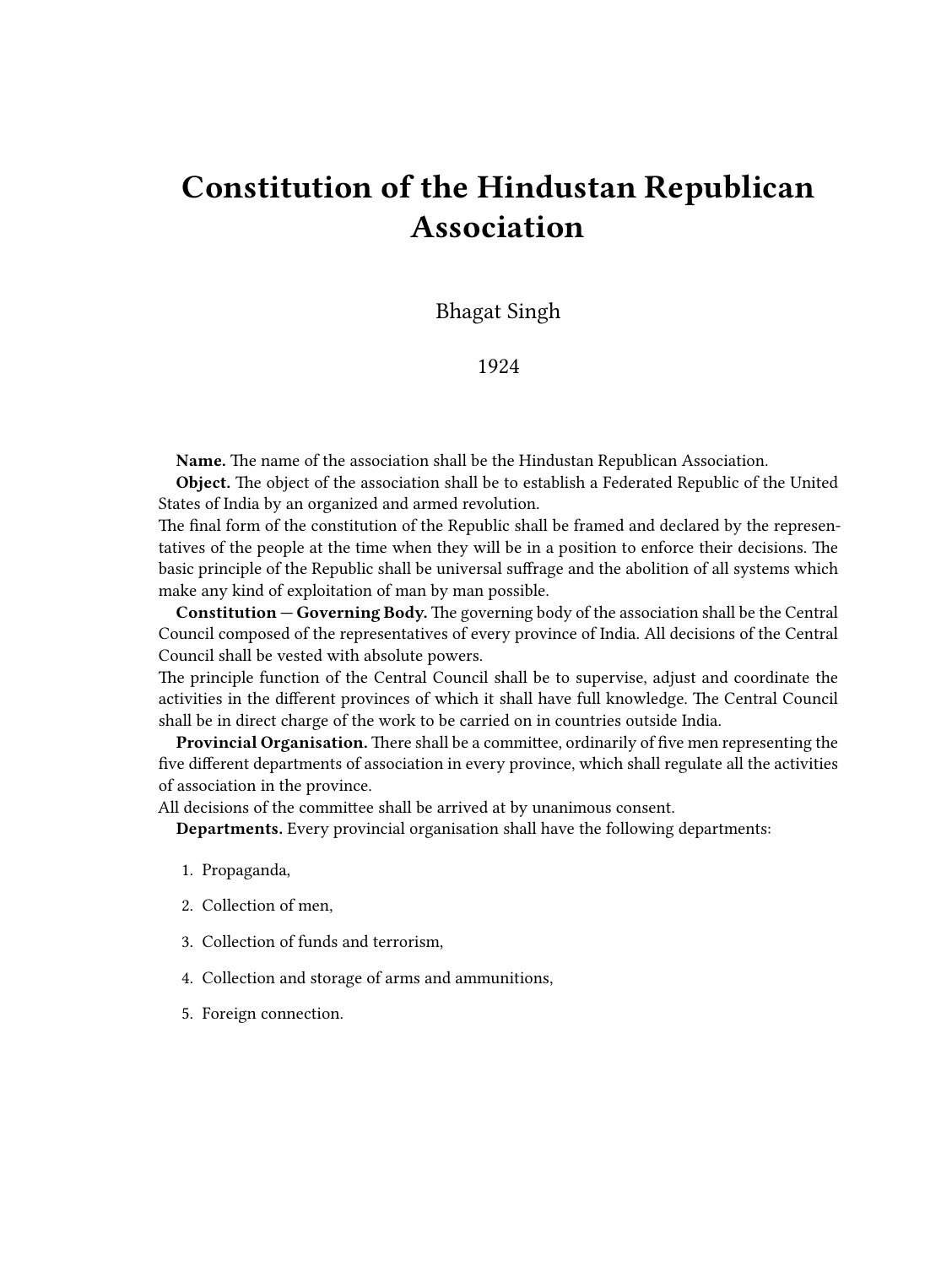1. Propaganda shall be carried on:

(a) by an open and a secret press, (b) through private conversation, (c) through public platforms, (d) through a system of organized Kathas, and (e) though magic lantern slides.

- 2. Collection of men shall be done by organisers in charge of different districts.
- 3. Funds shall be collected generally by means of voluntary subscriptions and occasionally by contributions exacted by force. In extreme cases of repressions by agent or agents of a foreign government, it shall be the duty of the association to retaliate in whatever form it shall consider suitable.
- 4. Every effort shall be made to arm every member of the association; but all such arms shall be stored at different centres and be used according to the directions of the provincial committee only.

No arms shall be removed from any place in the district or used without knowledge and the permission of the district organiser or the officer-in-charger of this department.

5. Foreign Connection. This department shall carry on its work under the direct orders from the CC.

## **District Organiser — His Duties.**

The district organiser shall be in sole charge of the members of his district.

He shall try to start branches of this association in every part of his district. In order to have efficient recruitment he should keep himself in touch with the different public bodies and institutions in his district.

The district organisers shall be subordinate in every way to the provincial committee who shall supervise and direct all the activities.

The district organiser must see that the member are divided into separate groups and the different groups do not know each other.

So far as possible the district organisers of any province must not know the activities of each other and, if possible, they must also not know each other by person or by name.

No district organiser shall leave his station without previously informing his superior.

## **Qualifications of a District Organiser**

- 1. He must have the tact and the ability to guide and handle men of different temperaments.
- 2. He must have the capacity to grasp political, social and economical problems of the present day with special reference to his motherland.
- 3. He must be able to grasp the spirit of the history of India, with special reference to the particular civilisation which India has evolved.
- 4. He must have faith in the mission and the destiny of a free India, which is to bring harmony in the different spheres of human activities, both spiritual and material.
- 5. He must be courageous and self-sacrificing without which all his brilliant qualities will have no real value.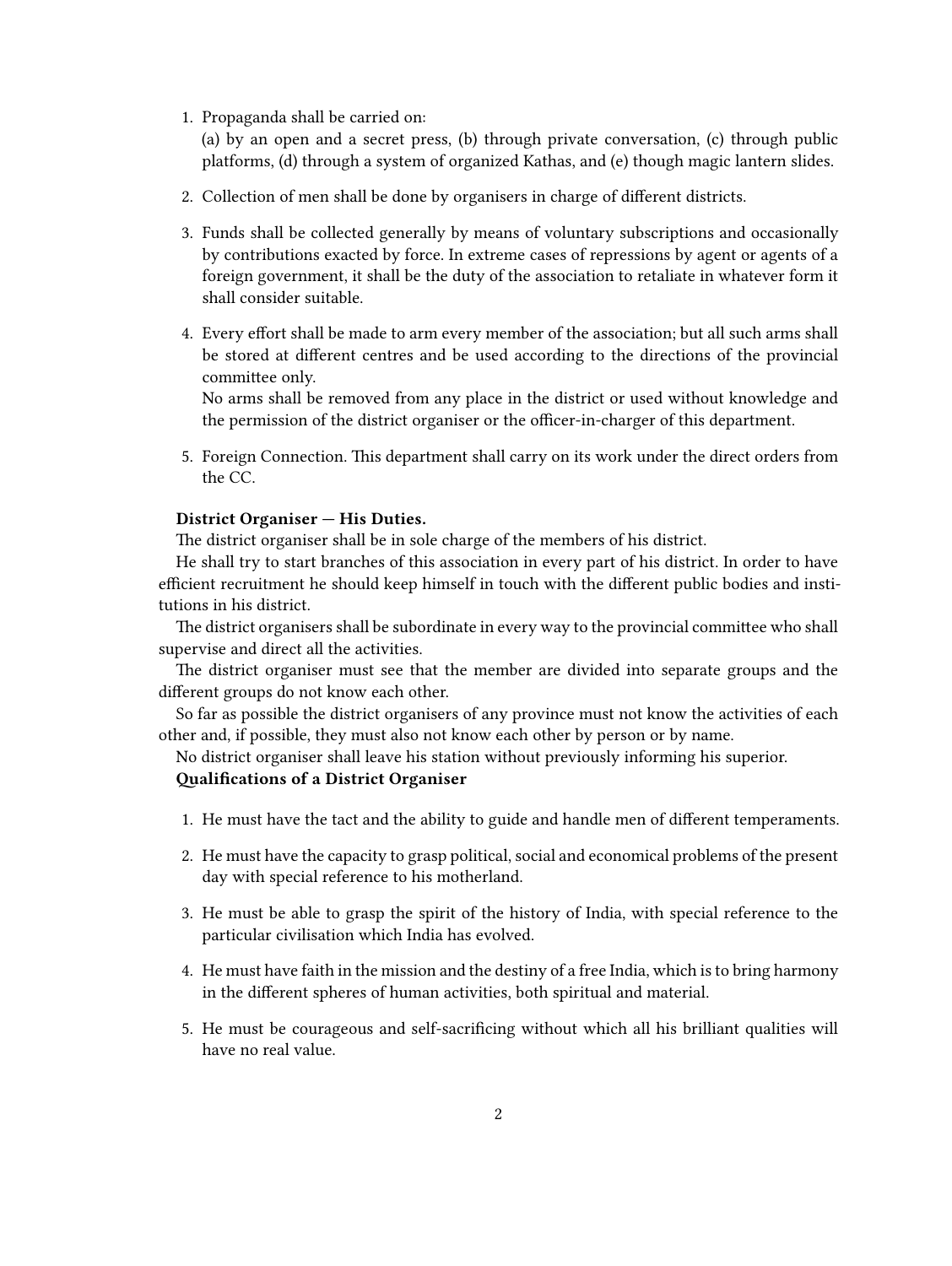## **Provincial Council and Central Council**

PC and CC members must see that every member of this association gets full scope and ample opportunity to develop and use his individual abilities, without which the association will tend to disintegrate.

#### **PROGRAMME**

All the activities of the association shall be divided into two parts: public and private. **Public:**

- 1. To start association in the forms of clubs, libraries, seva samitis and the like.
- 2. To start labour and peasant organisations. Suitable men must be engaged on behalf of the association to organize an control the labourers in the different factories, the railways and in the coalfields, and instil into their minds that they are not for the revolution but that the revolution is for them.

Similarly the Kisans must also be organized

- 3. To start weekly paper in every province to propagate the idea of an independent Indian Republic.
- 4. To publish booklets and pamphlets with a view to enlighten public as to the course of events and the current of thoughts as prevalent in the countries outside India.
- 5. To utilise and influence the Congress and other public activities as far as possible.

#### **Private:**

- a. To establish a secret press and through it to publish such literature which cannot easily be published openly.
- b. To circulate such literature.
- c. To establish branches of this association in every part of the country, district by district.
- d. To collect funds in as many ways as possible.
- e. To send suitable men to foreign countries where they may get military or scientific training so that they may become military or scientific experts to take charge of armies and ammunition factories at the time of open rebellion.
- f. To import arms and ammunitions and also to manufacture them, as far as possible, in the country.
- g. To remain in close touch and to cooperate with the Indian revolutionaries outside India.
- h. To get the members of the association enlisted into the present army.
- i. To enlist the sympathy of the public to our cause by occasional retaliatory measures and propaganda and thus create a band of sympathisers.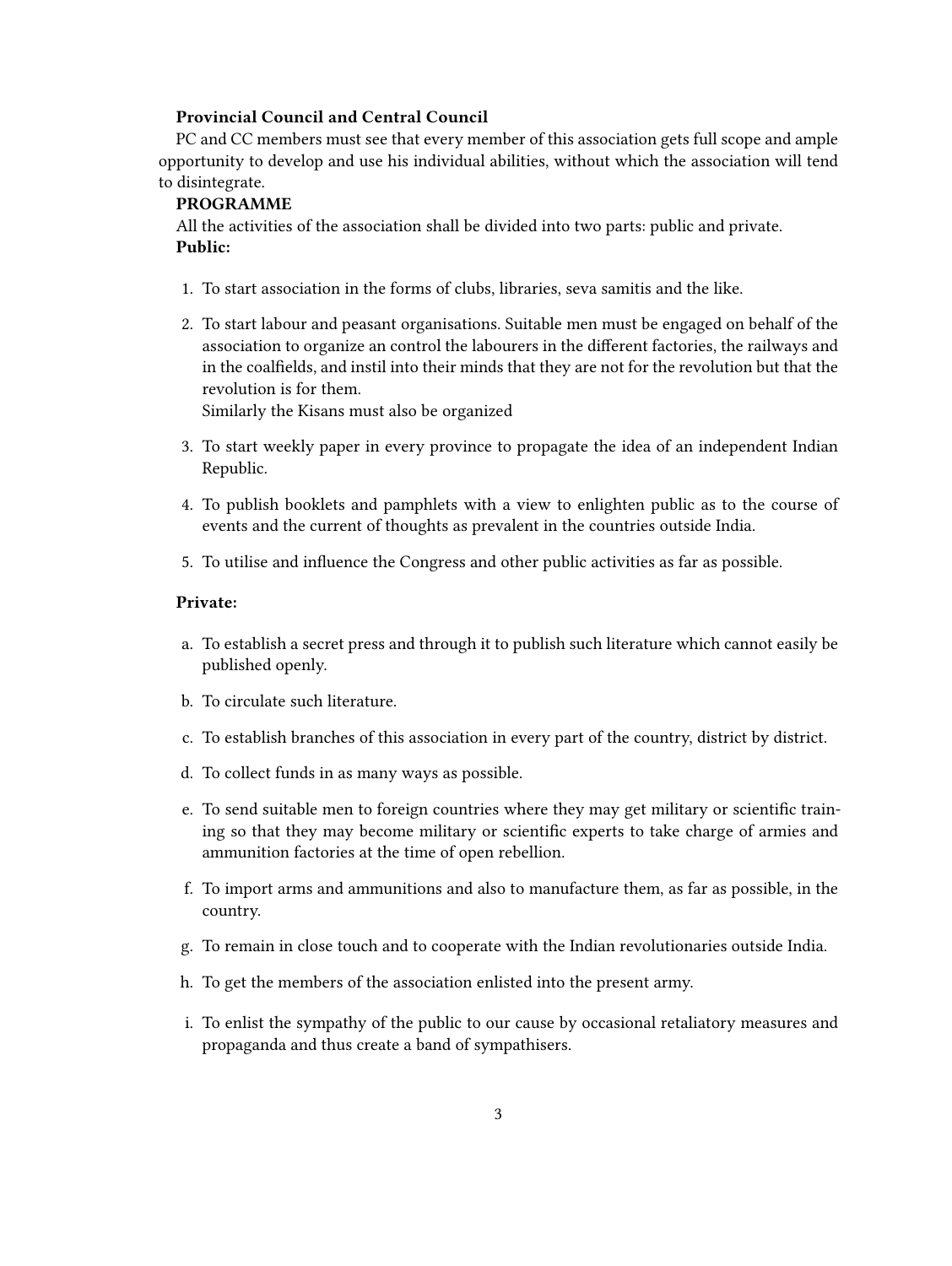#### **MEMBERSHIP**

All members shall be recruited by organisers in charge of different districts in every province. Every member must be ready to devote his whole time for the association and to risk his life if necessary.

He must obey the commands of the district organiser implicitly.

He should develop his own initiative and remember that the success of the association depends much on the resourcefulness, the initiative and the sense of duty of its individual members.

He must behave in a manner that may not prejudice the cause for which his association stands or may not do any harm directly or indirectly to his organisation.

No member of this association shall belong to any other organisation without the consent of the district organiser.

No member shall leave his station without informing the district organiser about it.

Every member must try to avoid being suspected of evolutionary connections by the police or public.

Every member must remember that his individual behaviour and mistakes might lead to the ruin of the whole organisation.

No member shall conceal anything from the district organiser as far as his public life is concerned.

Members who will betray shall be punished either with expulsion or death.

The authority of punishment shall rest entirely with the "PC".